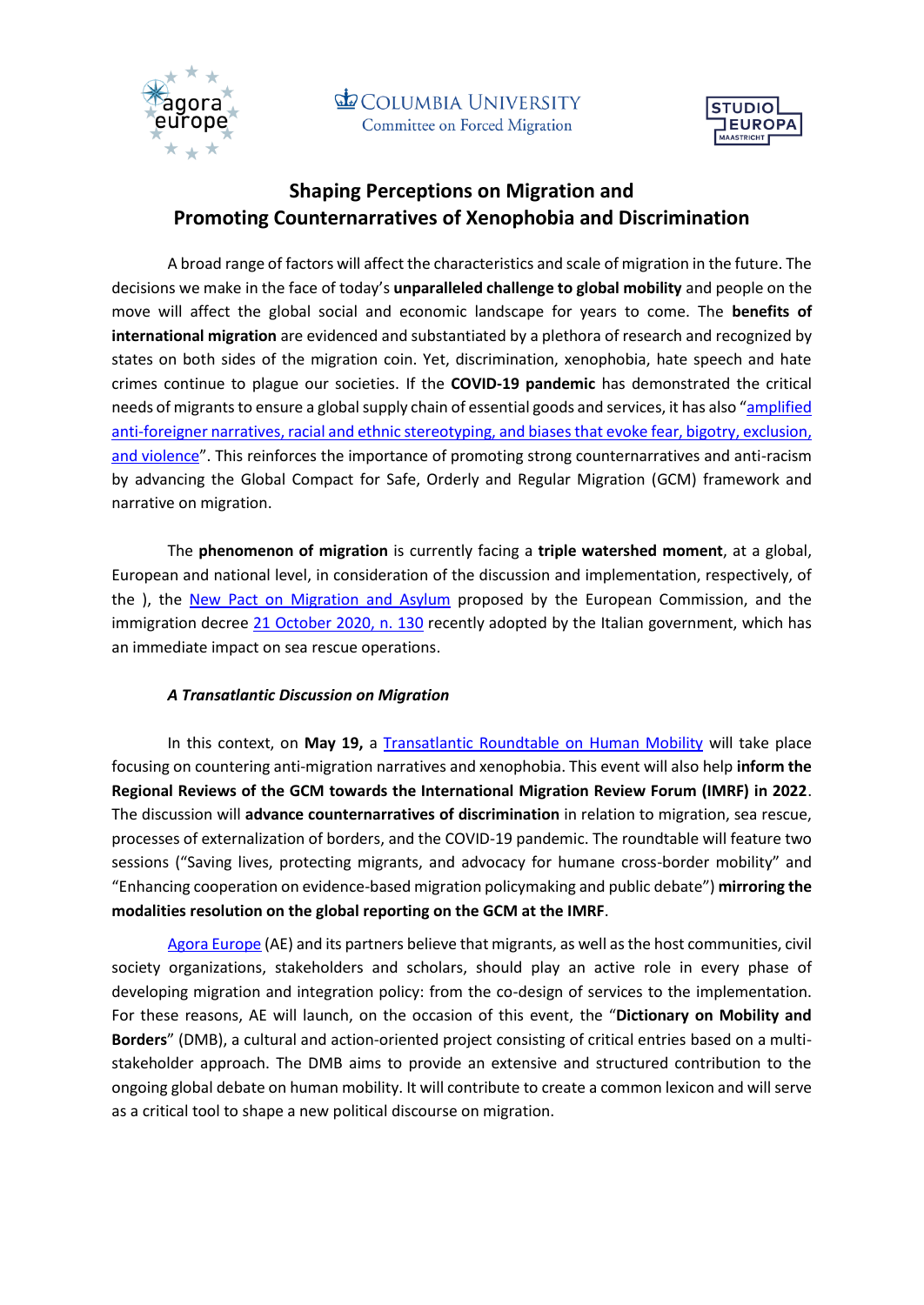[Agora Europe](http://agoraeurope.eu/) (AE) promotes a transatlantic debate on migration, unsettlement, forced displacement and disappearance narratives and counternarratives in order to encourage cooperation, promote inclusion, and develop connections across Euro-Mediterranean and Atlantic regions. The *Agora Europe Series* brings together scholars, representatives, practitioners, cultural actors, migrants and citizens to share their experiences and make their voices heard. Agora Europe works in partnership with **[Studio Europa Maastricht](https://maastrichteurope.nl/about/)** (SEM), a joint initiative of the Province of Limburg, Maastricht University and the City of Maastricht, and Columbia University's [Committee on Forced](https://globalcenters.columbia.edu/CFM)  [Migration](https://globalcenters.columbia.edu/CFM) ([CFM\)](https://globalcenters.columbia.edu/CFM) on topics pertaining to saving lives, the Sea as connector and not a border, countering hate speech and advocating for inclusive policies. In line with this, SEM is currently organizing a citizens and migrants agora at the Refugee Reception Center in Maastricht (AZC) on the gender dimension of migrants' experience, since women in exile are more likely to be victims of **human rights violations and xenophobia**. This event is part of the **EU-MED consortium** ("Engaging citizens in Understanding Migration through cross-border Exchange and intercultural Dialogue: Towards dignified EUro-MEDiterranean narratives on migration") funded under the Europe for Citizens program of the European Commission. It will bring together citizens and migrants living in Maastricht, including local policy makers and civil society actors. By addressing vulnerabilities in migration and discrimination and promoting **evidence-based public discourse** to shape perceptions of migration, this event will contribute to the implementation of GCM Objectives 7 and 17.

In the process of the **regional and global review of the GCM**, Columbia's CFM experts work on finding interdisciplinary solutions to addressing the needs of migrants and displaced persons, safeguarding their rights and maximizing the **positive contributions of human mobility**. In 2020-21, the CFM organized a year-[long webinar series entitled "Forced Migration in a Post](https://www.youtube.com/playlist?list=PLxIC2HhACvmm_AwqXX4Dso9MFpECL0IdJ)-Pandemic World". The series looks at the impact of this crisis on forced migration, both current and long-term (postpandemic) effects. The CFM's initiative is one of a number of forced migration-related activities the Global Centers supports. Others include the [Columbia University Scholarship for Displaced Students;](https://globalcenters.columbia.edu/CUSDS?https://cvn.columbia.edu/&gclid=Cj0KCQjw9_mDBhCGARIsAN3PaFPgJMkVUppkB8KBmSCYo_kKMHNqqsK6BjStSCPjQa693T9VX7-83hsaAn3xEALw_wcB) Amman - Mellon Foundation Global Center'[s Fellowship Program for Emerging Displaced Scholars;](https://globalcenters.columbia.edu/content/fellowship-program-emerging-displaced-scholars) [New University in Exile Consortium](https://newuniversityinexileconsortium.org/sourcebook/columbia-global-centers-fellowship-program-for-emerging-displaced-scholars/) for displaced scholars in exile. Columbia's CFM channels the expertise of more than 50 faculties from across Columbia's schools and affiliates who work on forced migration and draws on the network of Columbia's nine Global Centers around the world to examine the **impacts of migration governance** at the local, regional and global levels, including the Global Compact for Migration. Through on-the-ground research and cutting-edge data analysis in public health, education, climate change, justice, and public policy, CFM experts support stakeholders to understand the key factors, obstacles and opportunities for effective and rights-based migration governance.

## *Our Joint Initiatives*

In partnership with the CFM and SEM, in 2019[,](https://agoraeupoliticalspace.wordpress.com/otherside-europe-2/) AE launched the *[Otherside//Europe](https://europe.columbia.edu/events/othersideeurope) Series* featuring live events, podcasts and webinars on water as a border, migration, sea rescue, climate change and ocean protection, with scholars, practitioners, representatives, cultural actors, sailors, citizens, residents and migrants from several cross-border areas, to offer visions of Europe from overseas and across the oceans. Following the event, the [Joint Statement on Sea Rescue](https://www.globalpolicyjournal.com/blog/08/10/2020/joint-statement-sea-rescue) was subsequently launched to open a **path of solidarity and cooperation** in the US, Senegal, UK, France and Italy. This statement aims to reinforce the **universal principle of non-refoulement**, in the